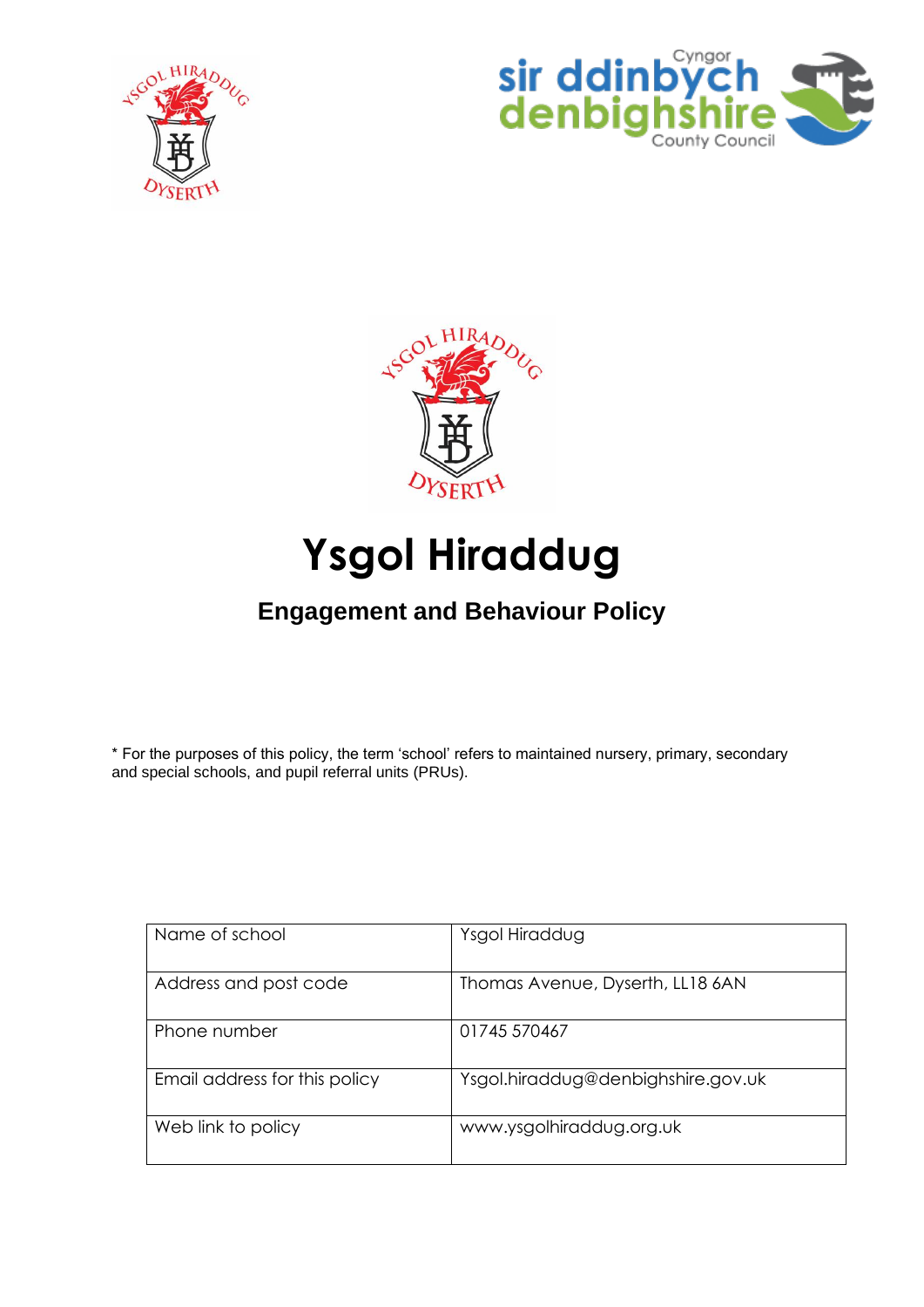

### *To be completed by the school:*

| Name of policy                                                  | Engagement and Behaviour                                                                                                                                                                                       |
|-----------------------------------------------------------------|----------------------------------------------------------------------------------------------------------------------------------------------------------------------------------------------------------------|
| Policy version number                                           |                                                                                                                                                                                                                |
| Date Policy formally approved by<br>Governing Body              | <b>April 2021</b>                                                                                                                                                                                              |
| Date Policy becomes effective                                   | <b>April 2021</b>                                                                                                                                                                                              |
| <b>Review Date</b>                                              | April 2022                                                                                                                                                                                                     |
| Signed (headteacher)                                            | T L Kughes                                                                                                                                                                                                     |
| Signed (chair of governing body)                                | G. Yates.                                                                                                                                                                                                      |
| Information about this policy is<br>available to parents/carers | Statutory guidance states that the policy<br>should be accessible to parents/carers, e.g.<br>policy on school website; info in school<br>prospectus; letter at the start of each term to<br>each parent/carer. |

### *To be completed by Denbighshire Education and Children's Services:*

| Policy developed by                                           | Mari Gaskill Ysgol Llywelyn<br>Nicola Griffiths Ysgol Pendref<br>Dafydd Jones Ysgol Melyd<br>Dylan Jones Ysgol Glan Clwyd<br>Ceri Ranson Ysgol Brynhyfryd<br>Tim Redgrave Ysgol Esgob Morgan<br>Darren Taylor Ysgol Twm O'r Nant |
|---------------------------------------------------------------|----------------------------------------------------------------------------------------------------------------------------------------------------------------------------------------------------------------------------------|
|                                                               | Nicola Wynne-Roberts DCC                                                                                                                                                                                                         |
| Date adopted by Education and<br><b>Children Services JMT</b> |                                                                                                                                                                                                                                  |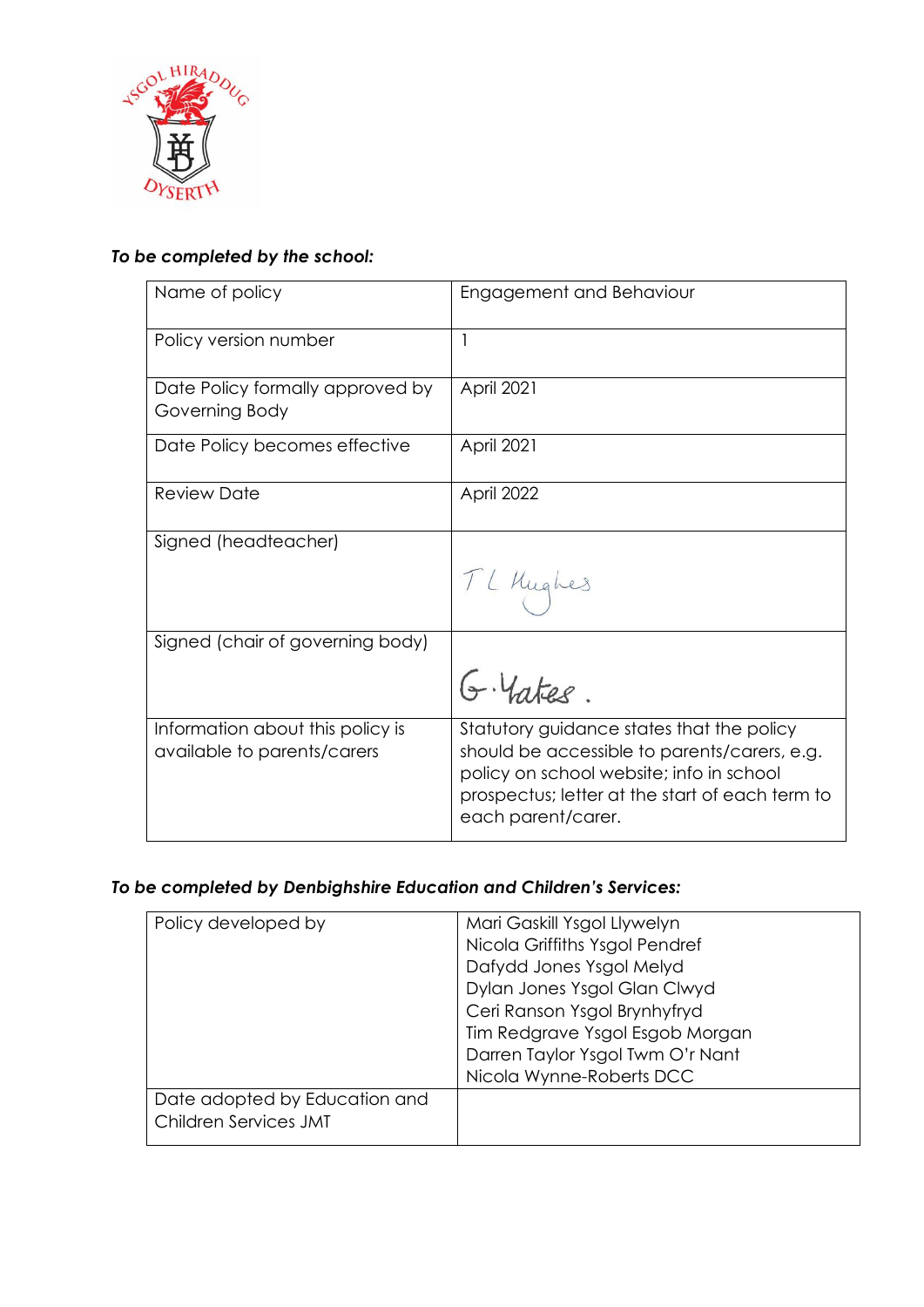

| Original policy date issued to<br>Denbighshire schools |           |
|--------------------------------------------------------|-----------|
| Version number and date                                | Version 1 |
| Version developed by                                   |           |
| Annual review date                                     | 01/11     |

### **Content**

• Engagement and Behaviour Policy Statement

### Appendices

- A. Engagement and Behaviour: Rights and responsibilities with regard to staff
- B. Engagement and Behaviour: Rights and responsibilities with regard to Learners
- C. Engagement and Behaviour: Rights and responsibilities with regard to Parents and Carer
- D. List of rewards and sanctions
- E. List of relevant policies
- F. List of Adverse Childhood Experences (ACEs)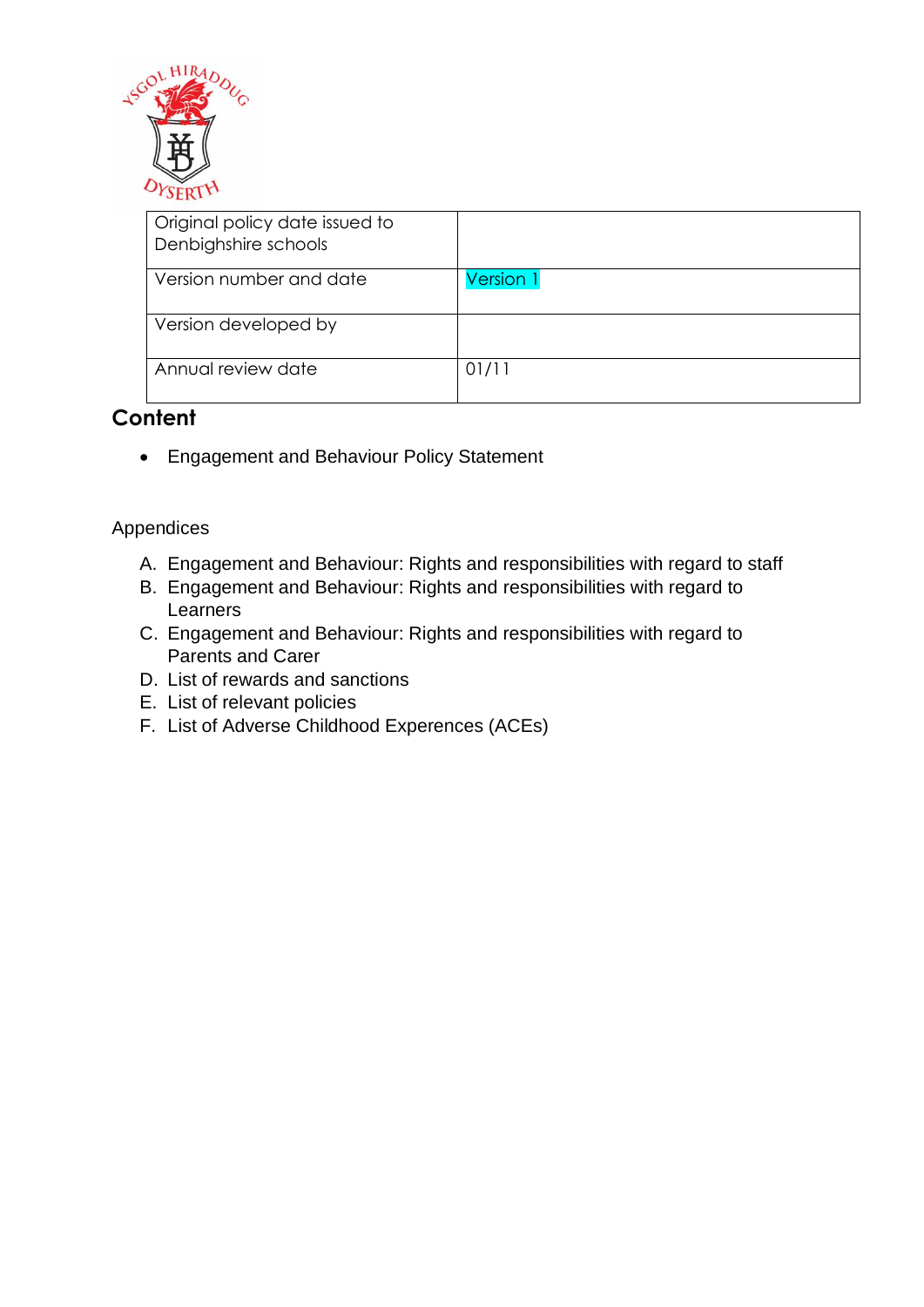

# **Ysgol Hiraddug Engagement and Behaviour Policy**

### **In Ysgol HIRADDUG our aim is to ensure that all learners become**

- Ambitious, capable learners, ready to learn throughout their lives.
- Enterprising, creative contributors, ready to play a full part in life and work.
- Ethical, informed citizens of Wales and the world, ready to be citizens of Wales and the world.
- Healthy, confident individuals, ready to lead fulfilling lives as valued members of society.

### **To achieve the best outcomes for our learners it is essential that strong collaboration and partnerships exist between the pupil, the school and home.**

Learners learn best in a disciplined and orderly atmosphere where they are often reminded of expectations. Our rules are clear and set the standards that learners should aspire to, in and out of the classroom. Good discipline is of whole school importance and the responsibility of each member of staff at all times. A consistent and firm response from our staff to promote positive behaviour, and tackle unacceptable behaviour, reinforces our expectations of the learners.

Problems are normal whenever people interact, especially when young people are learning and testing the boundaries of acceptable and agreed behaviour. Success can be judged not by an absence of problems but by the way we deal with them. We should always endeavour to distinguish between the problem and the person. Young people will always make mistakes and when they do, there needs to be a response, not a reaction.

Our expectations also outline the behaviour, attitude and order each member of our school community should follow at all times.

### **School Expectations**

- **Ready** Everyone should arrive at school with the appropriate attitude, equipment and appearance which prepares them for success.
- **Respectful** Our school appreciates the dignity of each member of our community. Everyone should show respect towards themselves and all members of the school community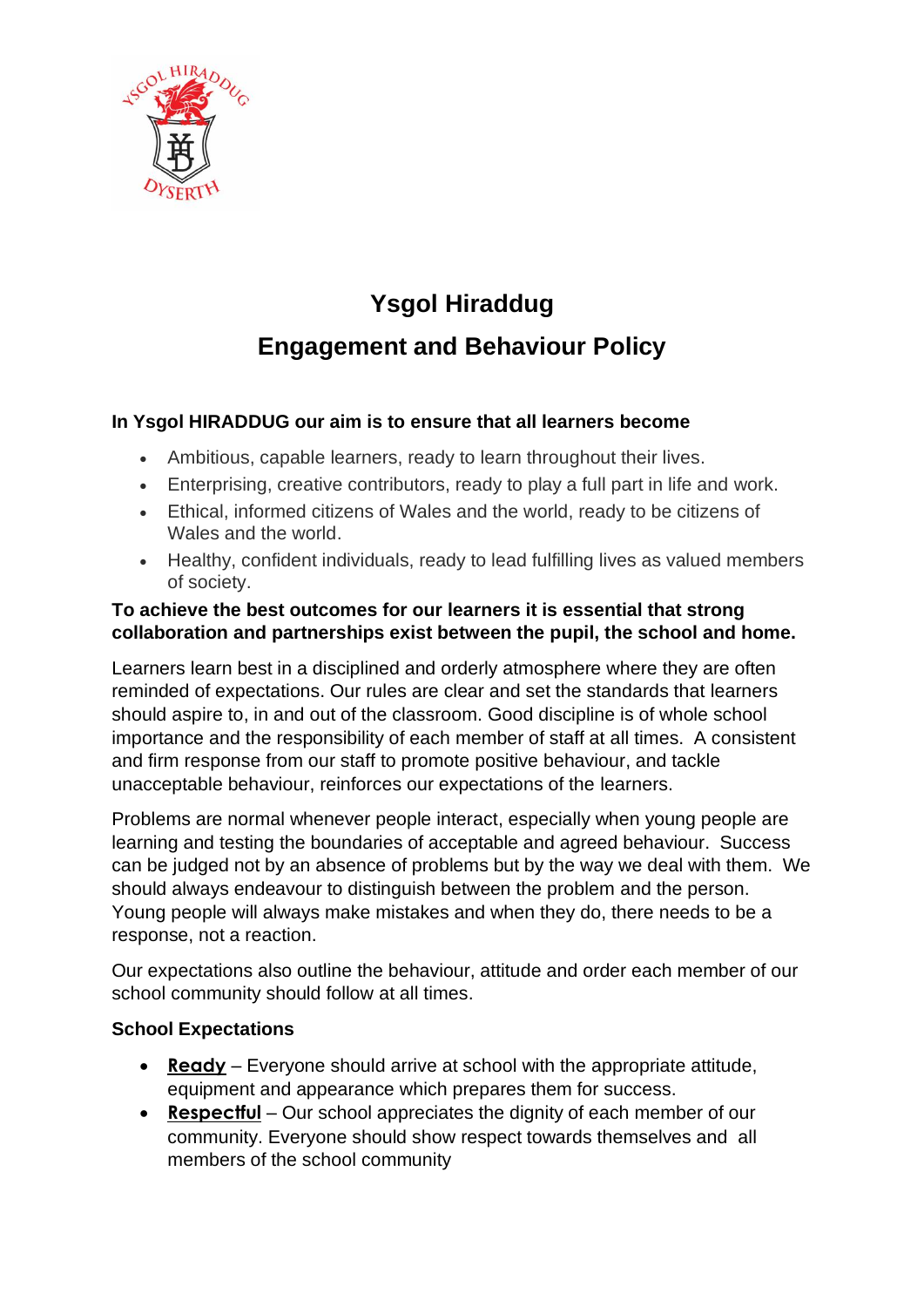

• **Safe** - Everyone has a collective and individual responsibility to ensure our behaviour promotes effective learning and the safety of the school community. Everyone needs to take responsibility for their own actions.

### **Behaviour management**

At Ysgol Hiraddug we are committed to ensuring that effective teaching and learning takes place and good behaviour is compulsory in all aspects of school life. We seek to create a positive learning atmosphere through:

- Promoting good behaviour and discipline.
- Promoting self-respect, self-discipline, respect towards authority.
- Promoting positive relationships which are based on mutual respect.
- Promoting consistency whilst responding to positive and negative behaviour.

**Recognition** – An opportunity to reward Learners for their achievements.

- **Classroom level** Teachers are highly skilled at identifying opportunities to praise Learners and recognise their successes.
- **Senior Leadership Team** Learners will be invited to meet with the Headteacher and team to recognise their achievements.
- Progress will be celebrated at **Celebration of Achievement Assemblies**

As at any school, almost all of our learners are polite and well behaved most of the time. They are keen to learn and participate fully in all aspects of school life. For Learners to achieve at the highest level of which they are capable, good attitudes, parental support and the establishment of the right conditions for learning are all essential. Acceptable standards of behaviour and respect depend upon the example of us all: we all have a positive contribution to make. Good order has to be worked for, it does not simply happen. Everyone at the school is here for a purpose and every person should be respected and treated as an individual. Relationships are vital – between everyone and at every level. We should all make an effort to:-

- Greet and be greeted
- Speak and be spoken to
- Smile and relate
- Communicate
- Make a difference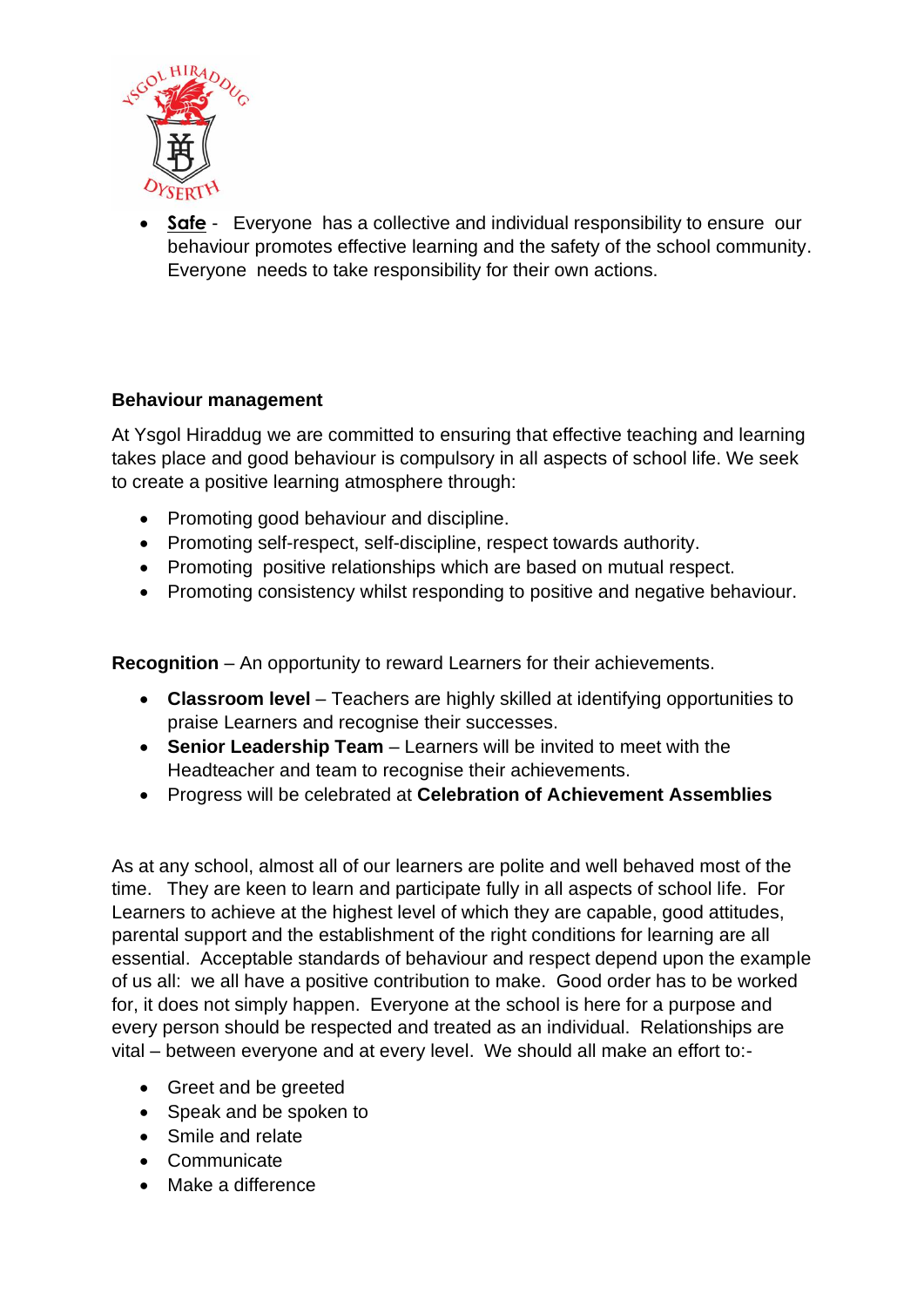

Show equality and fairness.

# **Appendix A**

### **Engagement and Behaviour**

### **Rights and responsibilities with regard to staff**

- Ready Everyone should arrive at school with the appropriate attitude, equipment and appearance which prepares them for success.
- Respect Our school appreciates the dignity of each member of our community. Everyone should show respect towards themselves and all members of the school community
- Safe Everyone has a collective and individual responsibility to ensure our behaviour promotes effective learning and the safety of the school community. Everyone needs to take responsibility for their own actions.

### **Rights and Responsibilities:-**

Ysgol Hiraddug and its staff have the right to:-

- Enforce the school's behaviour policy including rules and disciplinary measures.
- Expect learners and parents cooperation in maintaining an orderly climate of learning.
- Expect learners to respect the rights of other Learners and adults.
- Not tolerate abusive or violent behaviour.
- Involve outside agencies as appropriate.

### **Classroom Expectations.**

The rules of the classroom need to be few in number and referenced regularly by the classroom teacher. Learners should be questioned about the rules and asked to offer reasons why we have such rules. The rules will only remain effective if all the teachers use them on a regular basis.

It is vital that we manage our expectations based on the pupil's ability and understanding.

All staff should follow the **same procedures** :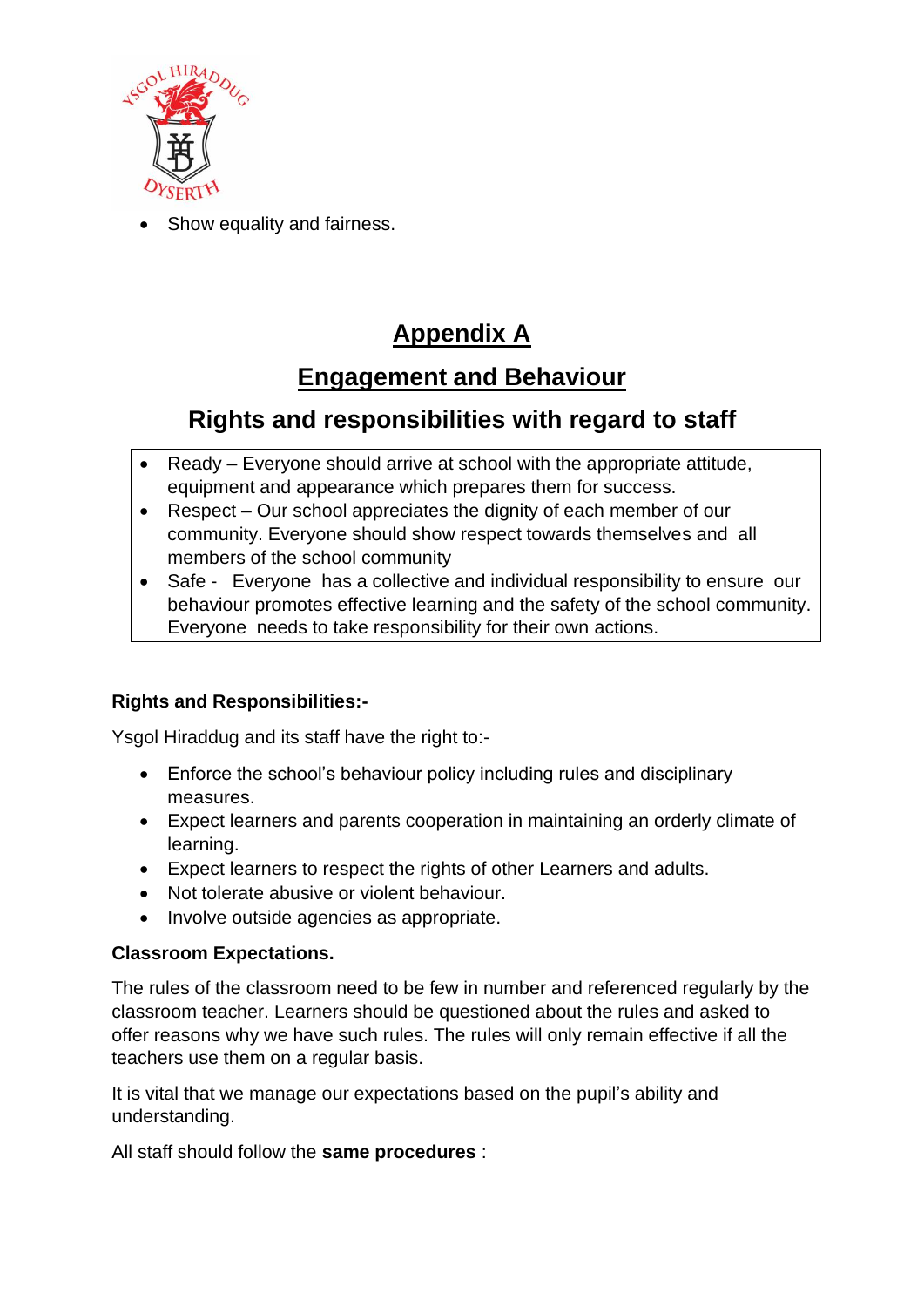

- Always start and end a lesson on time.
- Always take a class register and make a note of any pupils who are late.
- Create a seating plan and adhere to it.
- Always state the learning objective on the white board and ensure resources are available.
- Remind the learners regularly of the expectations and consistently give praise.
- Do not leave the classroom, unless there is an emergency.
- Keep learners on task throughout the lesson and do not let them leave the classroom, unless there is an emergency.
- Identify the classroom hot spots, and strategically locate ourselves in response to this.
- To know the name of all pupils who are in our care.
- Take responsibility for discipline.
- Every day is a new start
- Every lesson is a new start.
- To hold reconciliation meetings.
- Use praise postcards weekly.
- Create a recognition board.

All staff should:

- Model good behaviour.
- Maintain emotional control give yourself time to think before reacting
- Uphold your dignity to sustain a relationship with the child.
- Be calm.
- Be confident.
- Be consistent.
- Show compassion.
- Maintain a professional relationship separate the behaviour from the child.
- Understand they can influence change and that when an adult changes ,everything changes.
- Recognise that everything depends on the adults' behaviour.
- Be proactive in ensuring you keep up to date on individual pupil needs
- Share good practice and success

We should follow all of the above to ensure we don't:

- Humiliate
- Over-react or act impulsively
- Punish everyone in a group, or punish something you can't prove.
- Use sarcasm.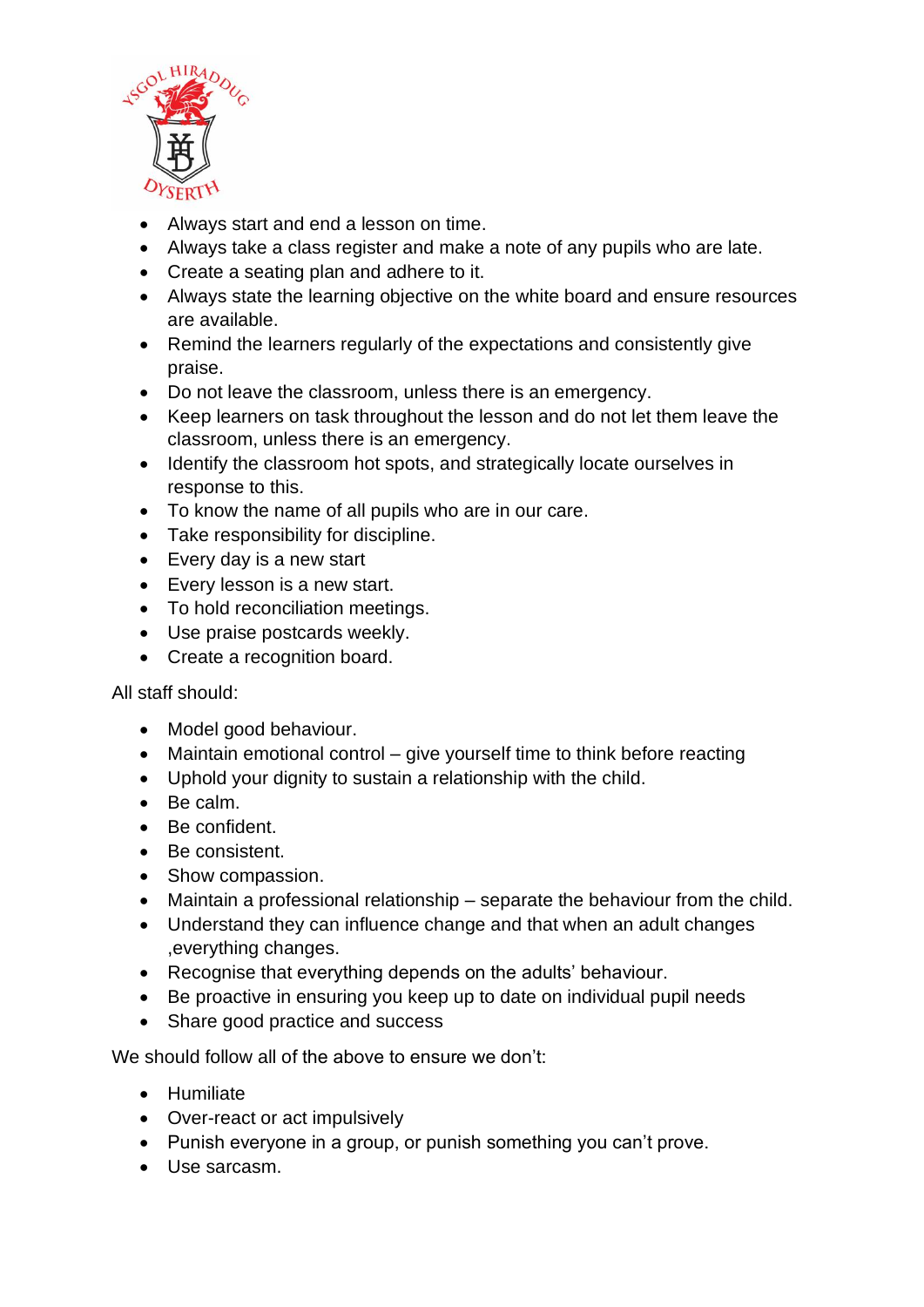

- Abuse your authority.
- Use empty threats
- Make empty promises
- Hold a grudge

### **Behaviour Management Strategy, to create a positive learning environment.**

### **1. Plan Lessons for good behaviour**

#### o **High Expectations**

If there are high expectations for all learners, they will be more likely to succeed. You must set clear boundaries and you must re-visit them frequently.

#### o **Differentiate**

Excellent teaching can reduce behaviour problems, but this is not always the case. Research shows that clear explanations and tasks which are matched to the needs of the leraners improve attitudes towards learning.

#### o **Good pace in a lesson**

A well paced lesson can help ensure learners are engaged and productive throughout.

### o **An organised learning environment**

An orderly and tidy learning environment can help promote good concentration and avoid distraction.

#### **2. Staff-Pupil Relationship**

You should ensure that everyone is treated fairly and with consistency**. Every lesson is a new start.**

#### **3. The teacher's passion**

If a teacher has passion for the subject, this will be conveyed to the learner.

### **4. The teacher is ready for the lesson**

If a teacher is in the classroom ready to greet the pupils and engage in eye contact, this is an advantage and gives control and control of the classroom. You should consider an appropriate seating plan for each class.

### **5. Praise**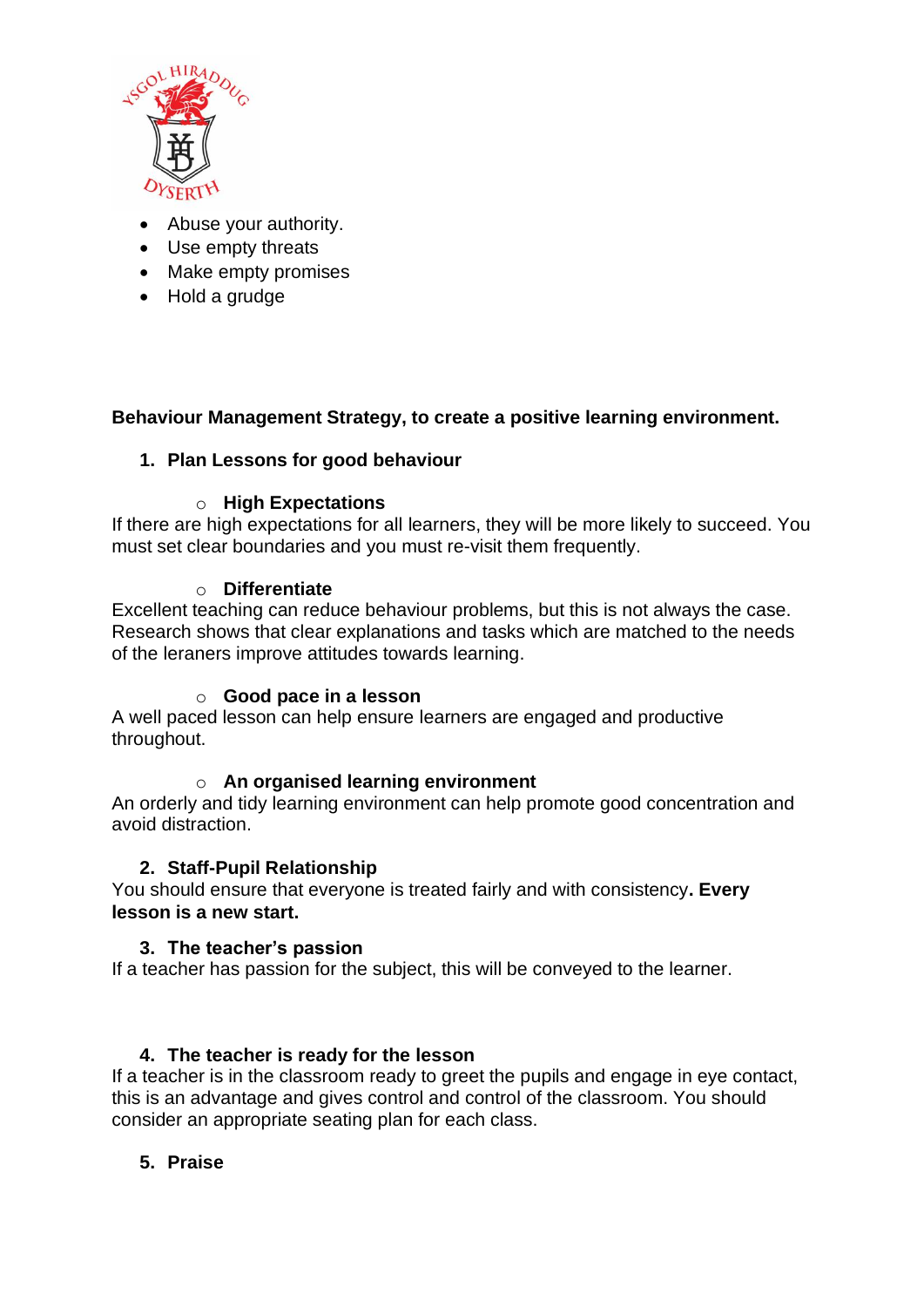

Staff should consider using praise three times to every one reprimand, this can change an individual's attitude during a period of 2/3 weeks. **'Catch them being good'.**

### **6. Language**

Staff should always use positive language. E.g. rather than saying "will you stop talking" you can say "I want everyone to listen now!", rather than "Dylan, don't turn around to talk to Bethan", you can say "Dylan, thank you, I need you to face me and focus on your work'. Try not to use uncertain questions, give polite and courteous instructions.

### **7. Be consistent**

Whatever your behaviour strategy, you must be consistent, and everyone should be treated equitably.

### **Beyond the classroom**

All staff have a collective responsibility to promote positive behaviour beyond their classroom

Undirected time can contribute to a deterioration in the behaviour of learners.

We can all promote good behaviour through positive interactions at every opportunity.

We should expect to:

- Enjoy relating to one another.
- Welcome all members of the school community.
- Start a conversation at every opportunity.
- Deal with poor behaviour, to ignore is to condone.
- Set high standards of speech, manner and dress. (In accordance with the authority's corporate image expectations laid out in staff employment contract)

It is good practice to regularly discuss and review these procedures with all members of the school community.

The behaviour around the school and the late arrival of Learners can have a detrimental effect upon your lesson and other lessons going on within the school.

The following is to be used as basic guidance for the behaviour around school. Ensure as much as possible that you reinforce the procedure below.

Learners will observe the following routines and rules:-

Be **READY**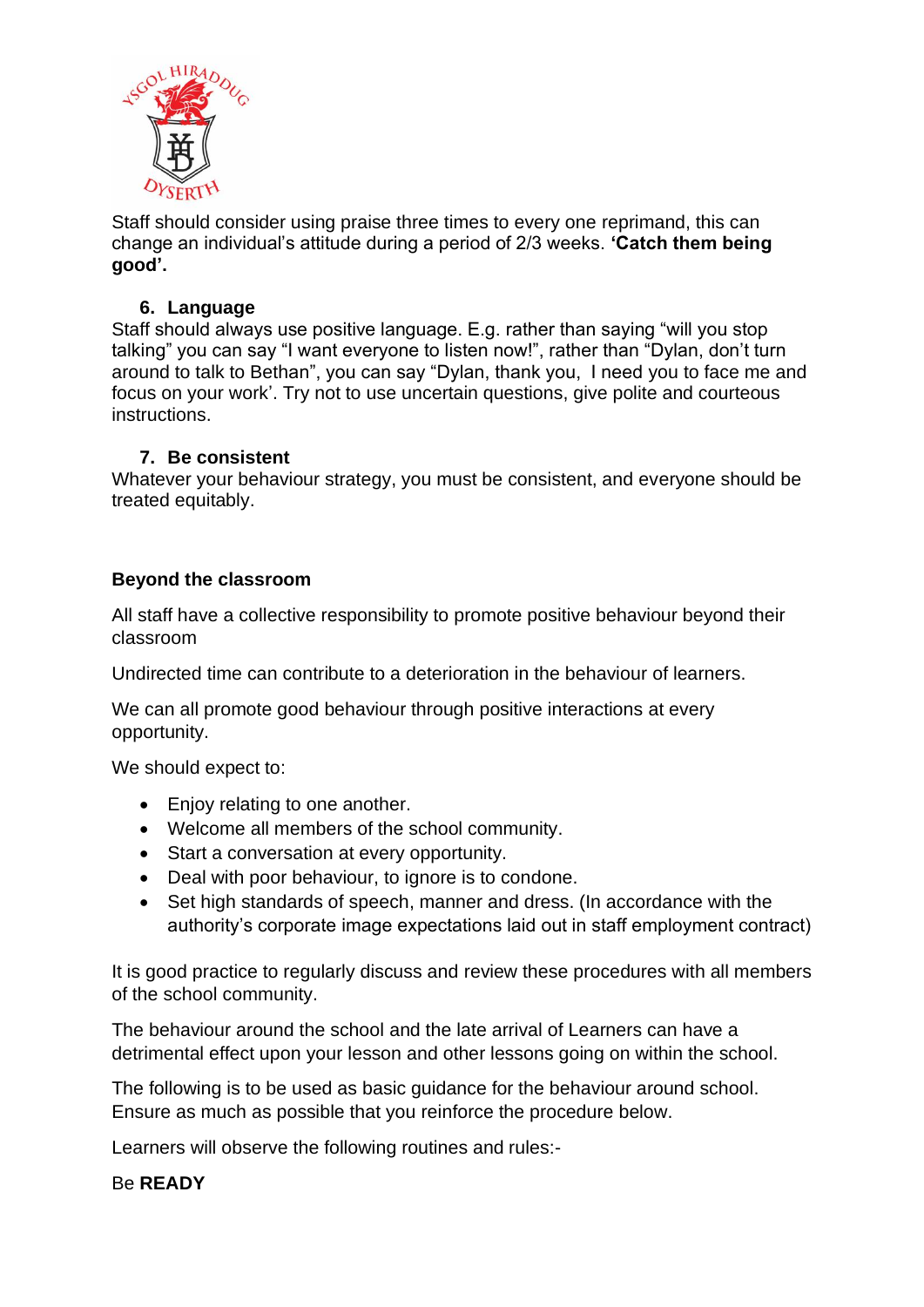

Be **RESPECTFUL**

Be **SAFE**

### **Dealing with poor behaviour**

While responding to unacceptable behaviour, staff should take note of the below advice:

- All staff should adhere to our whole school strategy for managing behaviour.
- If a learner seems to be "playing to the audience", deal with them away from the audience.
- Convey to the learner that you have high expectations of them and are disappointed when they let themselves down.
- Make it clear to a learner that once an incident has been dealt with then as far as you are concerned it is finished. You expect normal relations to be reestablished. Every lesson should be a chance to make a fresh start.
- The closer the sanction is in time to the misdemeanour, the more effective it is likely to be.
- Sanctions aimed at a learner rather than at the behaviour, should be avoided at all costs. Sarcasm, embarrassment, fear etc, will worsen matters rather than help them. Ask yourself how you would feel if you were in the same situation.
- Remember it is usually not personal.
- We follow the method of **"PRAISE LOUDLY, BLAME QUIETLY"**

### **Malicious allegations**

If an allegation is made against a teacher the quick resolution of that allegation should be a clear priority to the benefit of all concerned. At any stage of consideration or investigation, all unnecessary delays should be avoided.

Allegations should be dealt with using appropriate policies and procedures.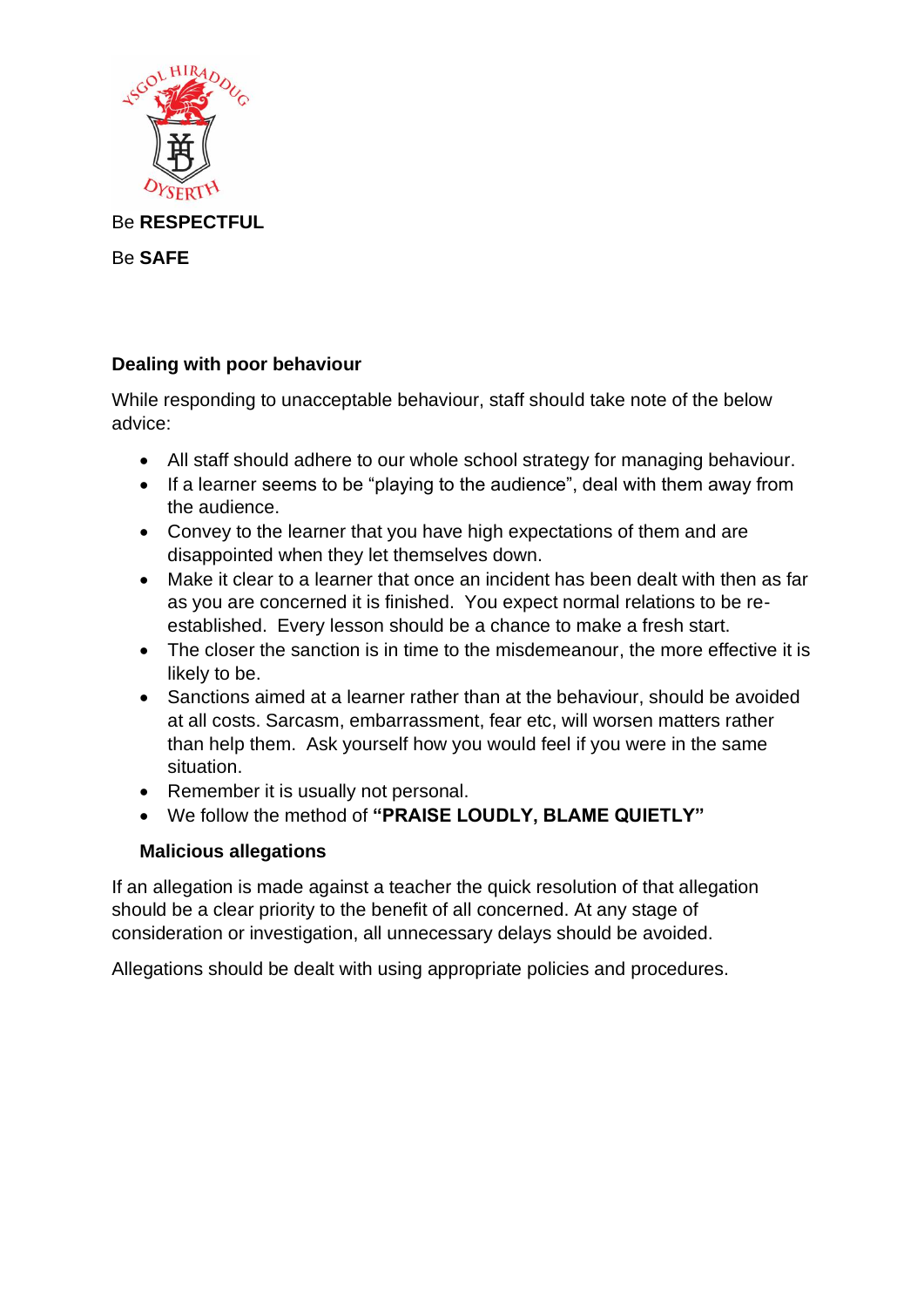

# **Appendix B**

# **Engagement and Behaviour**

### **Rights and responsibilities with regards to learners**

- Ready Everyone should arrive at school with the appropriate attitude, equipment and appearance which prepares them for success.
- Respect Our school appreciates the dignity of each member of our community. Everyone should show respect towards themselves and all members of the school community
- Safe Everyone has a collective and individual responsibility to ensure our behaviour promotes effective learning and the safety of the school community. Everyone needs to take responsibility for their own actions.

### **Learners have the right to:**

- Be treated with respect and listened to.
- Be taught in an environment that is safe and conducive to learning.
- Expect appropriate action from school staff when dealing with any incident of bullying, violence, discrimination or harassment.
- To use relevent school procedures i.e. complaints, if you feel a situation has not been resolved satisfactorily.

### **Learners are expected to take responsibility to:**

- Meet the behaviour expectations of our school.
- Conduct themselves around the building in a responsible manner and show regard to others.
- Arrive on time to lessons.
- Bring equipment appropriate for the lesson.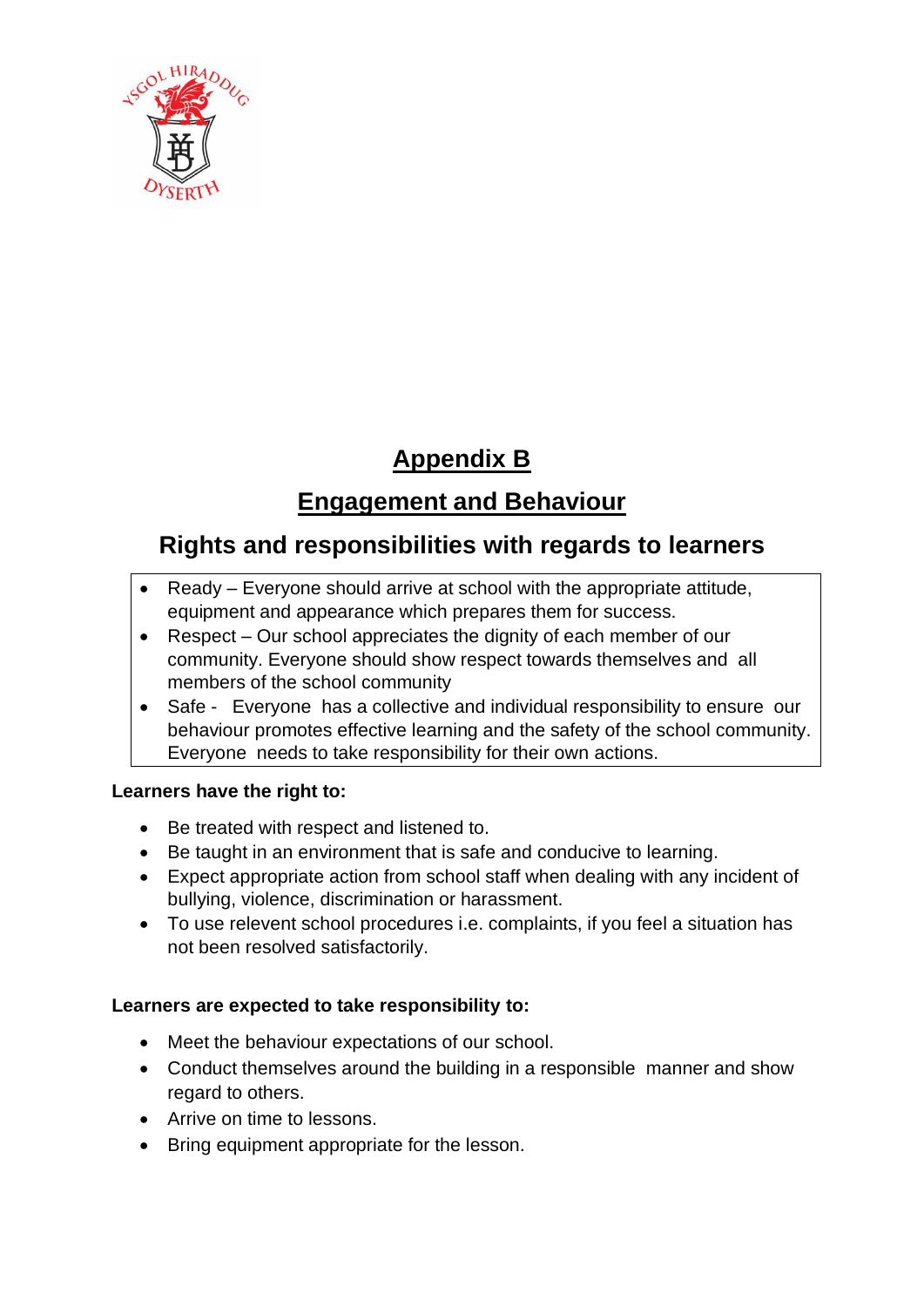

- Follow reasonable instructions given by staff , obey rules and accept sanctions.
- Behave in a respectful and polite manner to all.
- Show respect for the opinions and beliefs of others.
- Complete all class work in the manner required.
- Hand in homework at the time requested.
- Show respect for the school environment.
- Demonstrate collective responsibility and respect for the school environment.
- Act as representatives of the school when away from the building.
- Not bring inappropriate items to the school.
- Never harm, denigrate or bully other Learners or staff.

#### **Items not permitted:-**

- Mobile phones (unless written request has been received from parent/legal guardian and only for approved need, ie, for safety when walking home from school ) may be confiscated –
- Music devices, games devices or any device deemed to have a negative impact on learning will be confiscated.
- Headphones are not permitted to be worn inside.
- Fizzy drinks/energy drinks are not permitted in the school.
- Sweets and items deemed unhealthy by the school
- IT equipment other than that issued or approved by Ysgol Hiraddug and inclusive of cameras and recording equipment.
- Cigarettes/tobacco/e-cigarettes.
- Illegal items or other drugs/substances.

### **Learners will be expected to:-**

- Adhere to the school uniform policy.
- Eat only in the canteen and designated outside eating areas.
- Not engage in any commercial activity on the school premises.
- Respect property belonging to others.

#### **Advice to learners**:-

- Do not bring valuables or money into the school. Should you need to bring money into the school bring the smallest amount possible.
- Do not bring expensive items of clothing and equipment into the school. The school will not be liable for any damage or loss.
- Use bags for school which are a suitable size and strong enough to carry books and other equipment.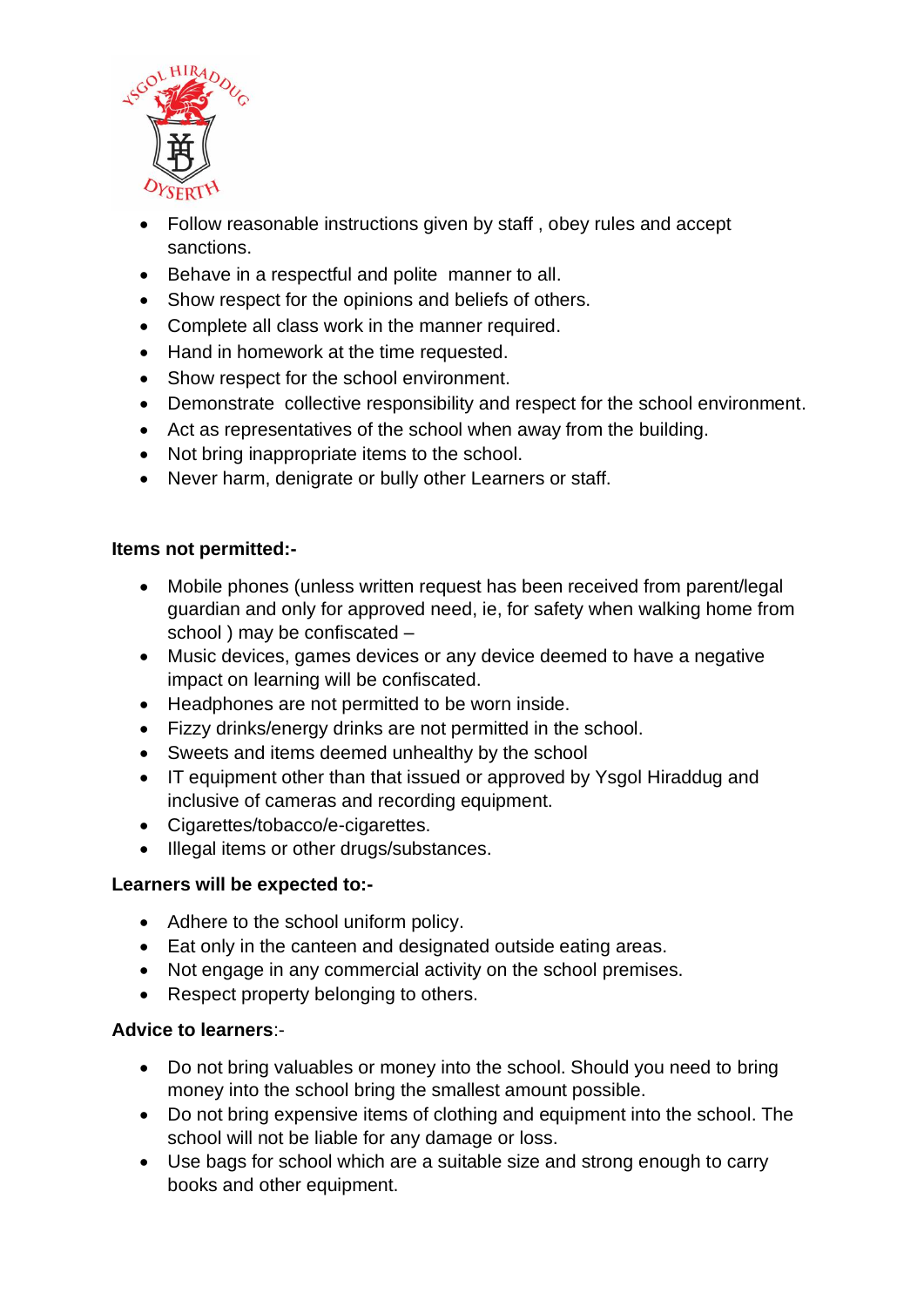

### **Travelling to and from the school**

- While learners are travelling to and from the school they are representing the school and must act in a manner that does not damage the school's reputation.
- Learners should respect the people and property in the local community and behave in a safe and responsible manner.
- Learners who misbehave while travelling to and from the school may be subject to the school's sanctions, and/or those contained in the Denbighshire School Transport Policy.
- Learners' behaviour outside of school that has an effect upon the education and welfare of Learners within the school may also be subject to disciplinary proceedings.

### **Behaviour outside the school**

We value our learners' experiences, both inside and outside of the school, and as such we will expect our Learners to behave in a manner that promotes Ysgol . However on occasions Learners' behaviour may not be up to the expected standard and as such they may be subject to action from the school.

### **Malicious allegations by Learners**

If an allegation is made against a Teacher the quick resolution of that allegation should be a clear priority to the benefit of all concerned. At any stage of consideration or investigation, all unnecessary delays should be avoided.

Allegations should be dealt with using appropriate policies and procedures.

Learners that are found to have made malicious allegations are likely to have breached the school Behaviour Policy. The school should therefore consider whether to apply an appropriate sanction, which could include temporary or permanent exclusion (as well as referral to the police if there are grounds for believing a criminal offence may have been committed).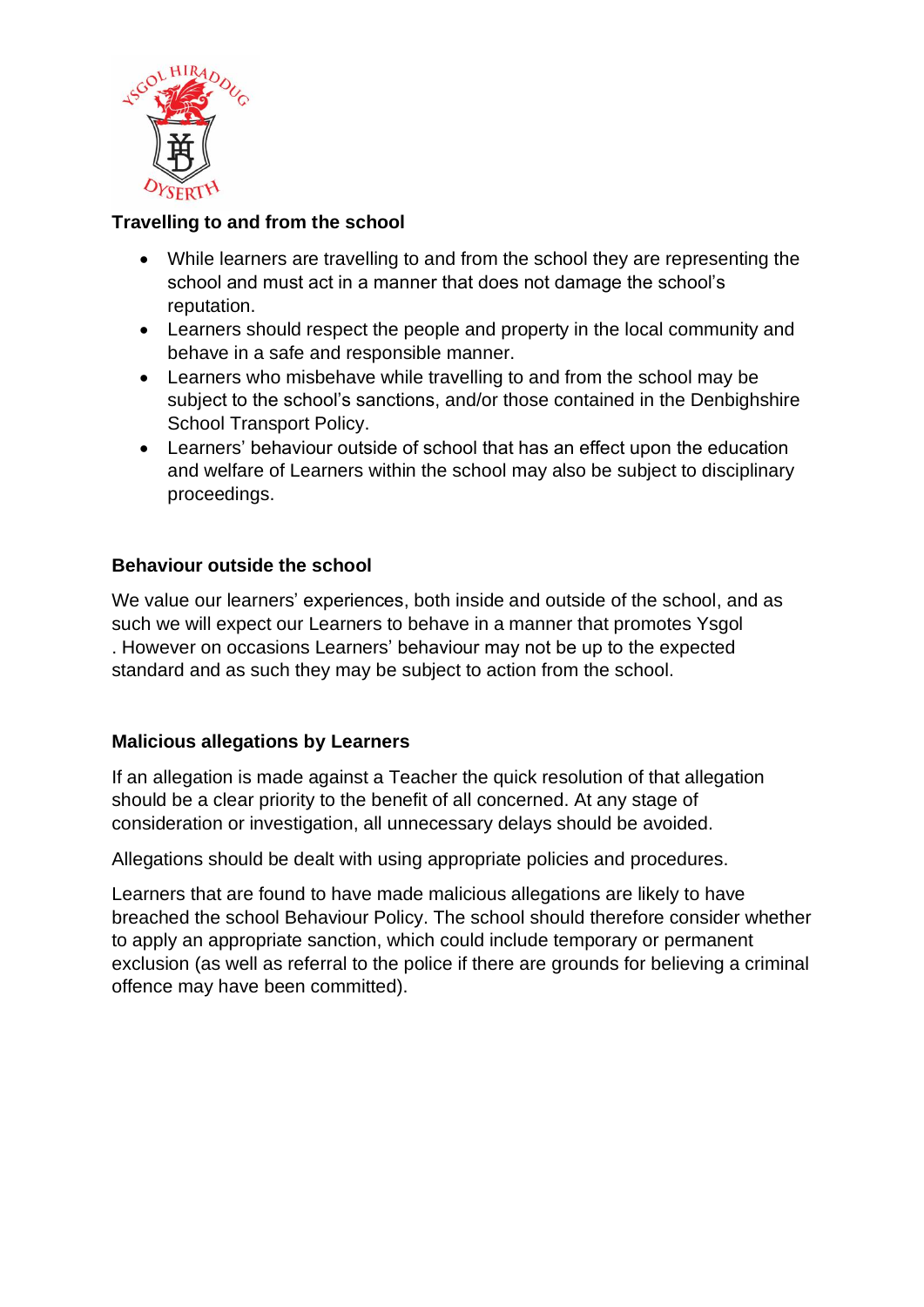

### **Appendix C**

# **Engagement and Behaviour**

### **Rights and responsibilities with regard to**

### **parents and carers**

- Ready Everyone should arrive at school with the appropriate attitude, equipment and appearance which prepares them for success.
- Respect Our school appreciates the dignity of each member of our community. Everyone should show respect towards themselves and all members of the school community
- Safe Everyone has a collective and individual responsibility to ensure our behaviour promotes effective learning and the safety of the school community. Everyone needs to take responsibility for their own actions.

Collaboration and consistency between parents and the school will lead to improved outcomes for your child.

We believe that all parents have a right to be heard, understood and respected. However, school staff and governors have the same right. We expect you to be polite and courteous. We will not tolerate aggressive, abusive or unreasonable behaviour.

### **Parents and carers are expected to:**

- Support the school.
- Adhere to all school policies and procedures.
- Work in partnership with staff to ensure good behaviour.
- Maintain communication.
- Inform staff of any concerns.
- Respond to concerns raised by members of staff.
- Ensure pupils come to school correctly equipped and prepared to work.
- Resist discussing any concerns in front of your children or other parents.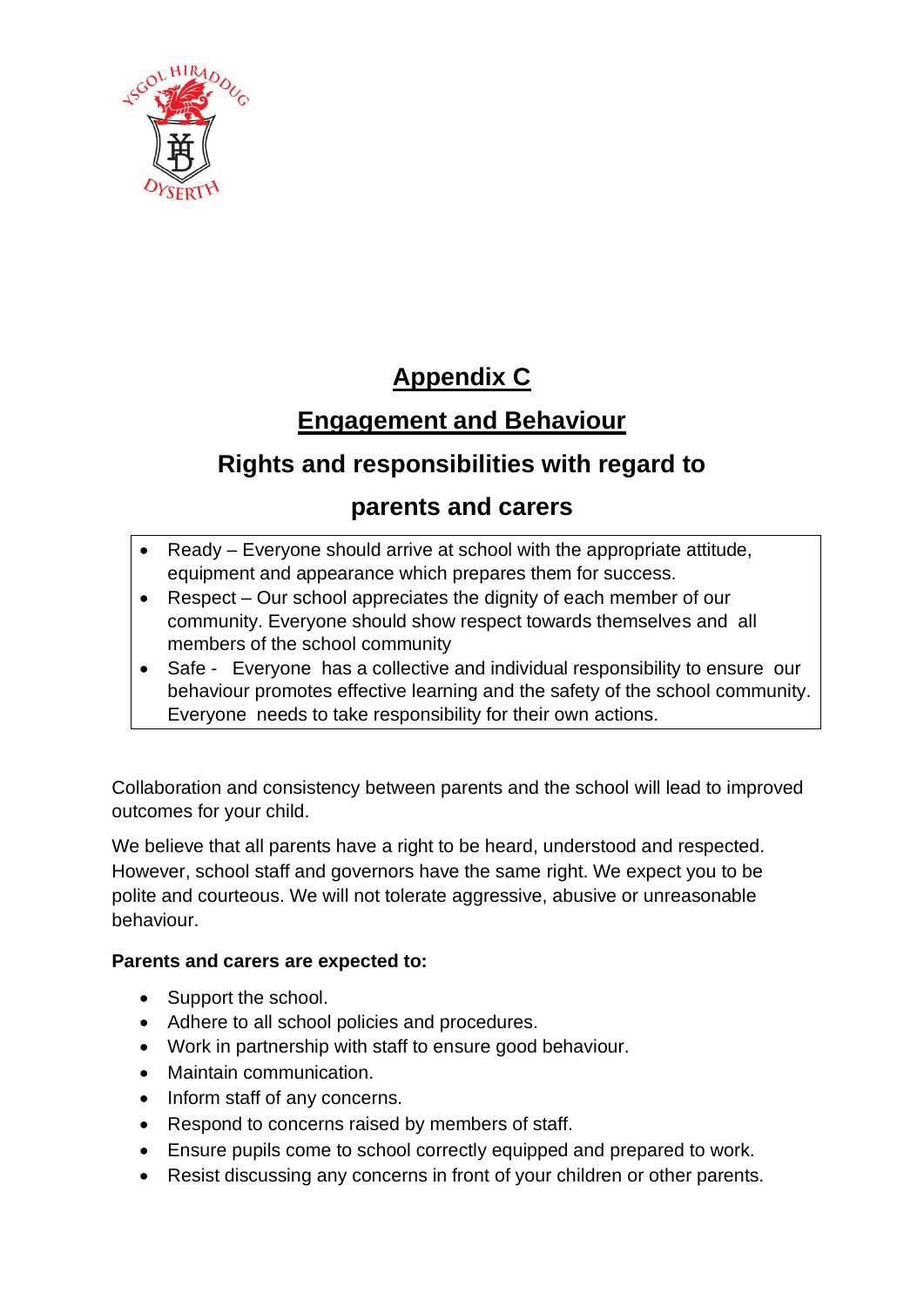

- Avoid using social media as the front line for complaints.
- Adhere to acceptable standards of behaviour at all times.

#### **Malicious allegations made by parents**

If a parent makes an allegation against a member of staff the quick resolution of that allegation should be a clear priority to the benefit of all concerned. At any stage of consideration or investigation, all unnecessary delays should be avoided.

Allegations should be dealt with using appropriate policies and procedures.

Parents that are found to have made malicious allegations are likely to have breached the Unacceptable Behaviour Policy. The school should therefore consider whether to apply an appropriate sanction, or contact the police if there are grounds for believing a criminal offence may have been committed.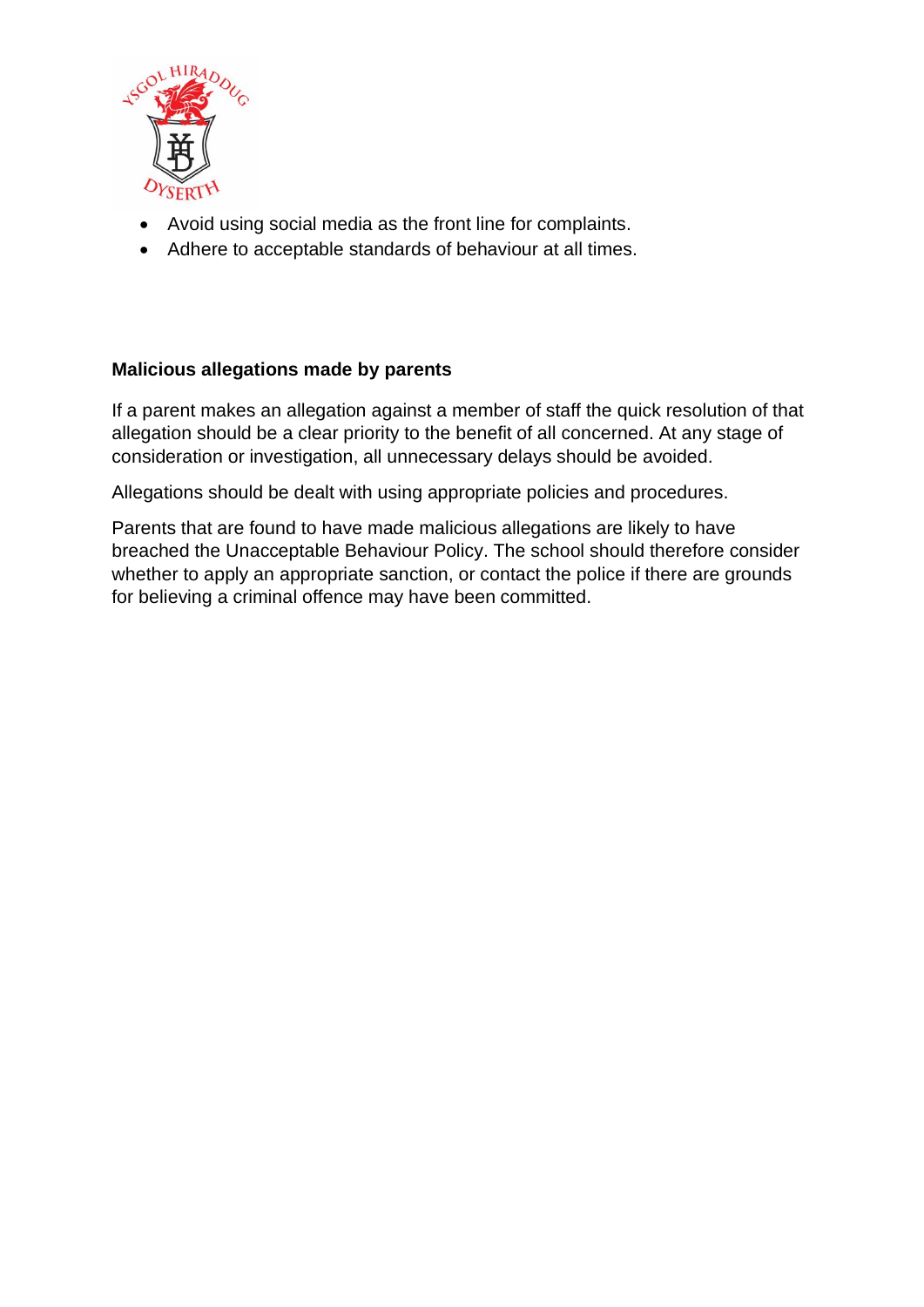

# **Appendix D**

### **Rewards and sanctions**

### **Rewards**

- Merit points (KS2) or tokens (Early Years & Foundation Phase)
- Positive praise
- Praise notes/phone call home
- Certificates
- Visual recognition on classroom recognition boards
- Visit to headteacher (or Senior Leadership Team member) for praise and recognition

# **Sanctions**

- Verbal warning
- Removal from classroom or break time environment for appropriate length of time in order to reflect
- Visit to headteacher (or Senior Leadership Team member) for restorative conversation
- Phone call home
- Parents invited in for meeting
- Exclusion (for extreme behaviour)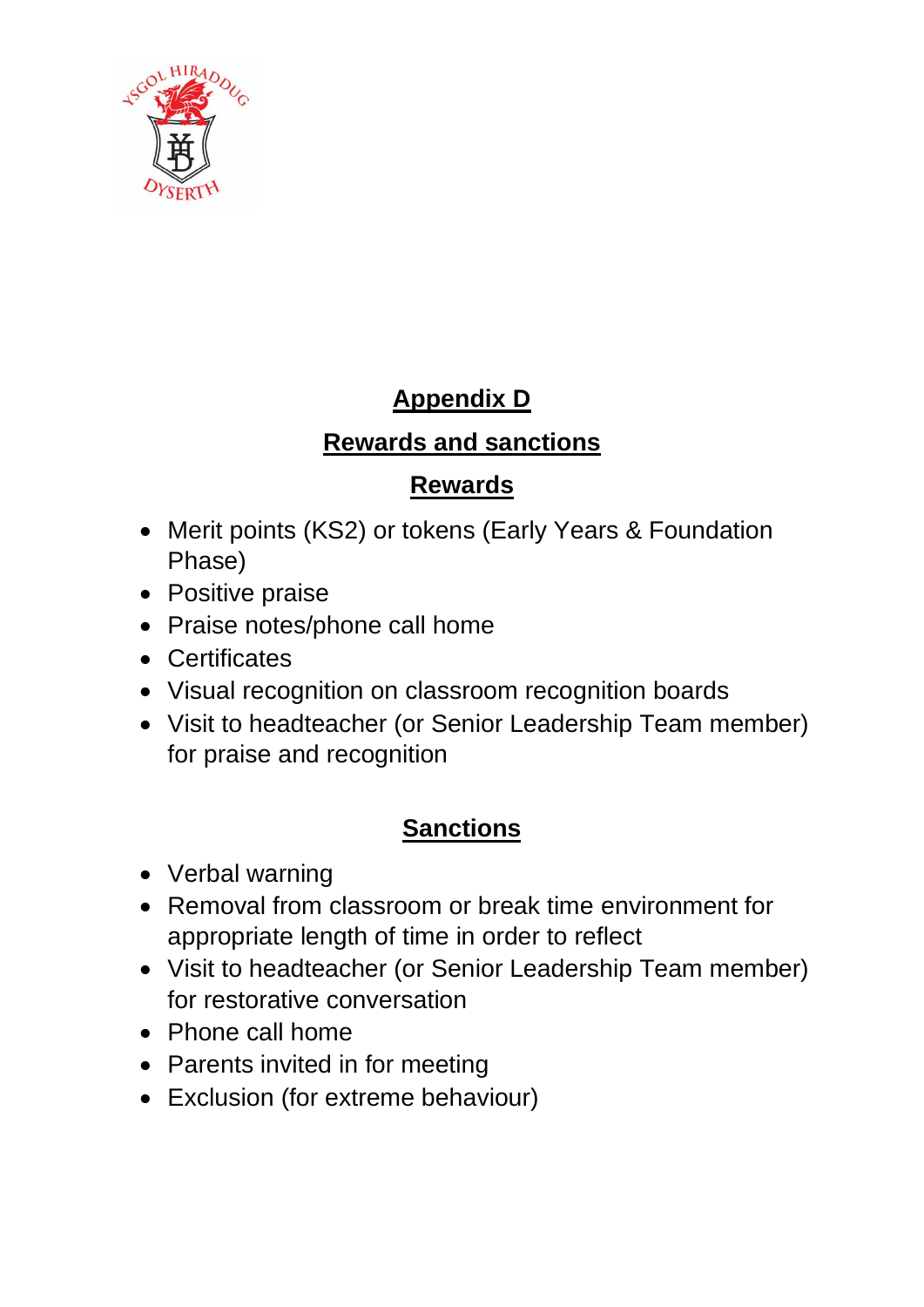

# **Appendix E**

List of relevant policies: All available through the DCC website

- [Policy for dealing with unacceptable customer behaviour](https://www.denbighshire.gov.uk/en/your-council/strategies-plans-and-policies/policy-for-dealing-with-unacceptable-customer-behaviour.pdf)
- Schools managed transfer policy
- Learner Transport Policy
- Collective Grievance Policy
- HR policies

### **School based policies (***school to insert list of relevant policies).*

[Child Protection/ Safeguarding in Education](https://www.denbighshire.gov.uk/en/your-council/strategies-plans-and-policies/education-and-schools/policies/statutory-policies-for-schools/child-protection-safeguarding-in-education.docx) 

[Use of Reasonable Force & Physical Intervention](https://www.denbighshire.gov.uk/en/your-council/strategies-plans-and-policies/education-and-schools/policies/non-statutory-recommended-policies-for-schools/use-of-reasonable-force-physical-intervention.doc) 

[Preventing Misuse of Substances Policy: Primary schools](https://www.denbighshire.gov.uk/en/your-council/strategies-plans-and-policies/education-and-schools/policies/non-statutory-recommended-policies-for-schools/preventing-misuse-of-substances-policy-primary-schools.doc) 

[Preventing Misuse of Substances Policy: Secondary schools](https://www.denbighshire.gov.uk/en/your-council/strategies-plans-and-policies/education-and-schools/policies/non-statutory-recommended-policies-for-schools/preventing-misuse-of-substances-policy-secondary-schools.doc) 

**[Complaints](https://www.denbighshire.gov.uk/en/your-council/strategies-plans-and-policies/education-and-schools/policies/statutory-policies-for-schools/complaints-model-policy-v2.docx)** 

### **All Wales Child Protection Procedures**

[http://www.childreninwales.org.uk/policy-document/wales-child-protection](http://www.childreninwales.org.uk/policy-document/wales-child-protection-procedures-2008/)[procedures-2008/](http://www.childreninwales.org.uk/policy-document/wales-child-protection-procedures-2008/)

### **North Wales Safeguarding Board Website that has all the individual policies and guidance which includes the resolving professional differences e**

<https://www.northwalessafeguardingboard.wales/policies-and-procedures-children/>